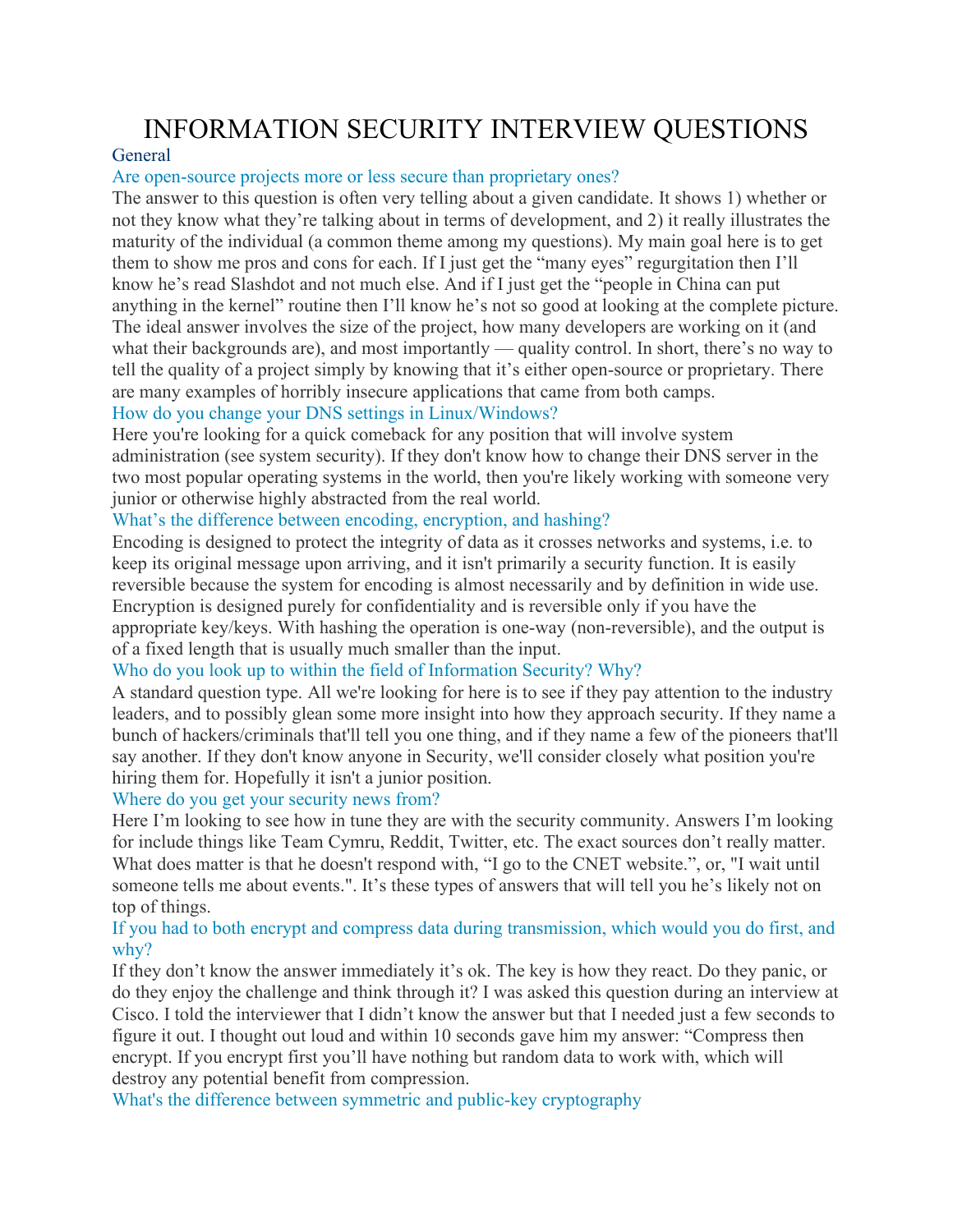Standard stuff here: single key vs. two keys, etc, etc.

In public-key cryptography you have a public and a private key, and you often perform both encryption and signing functions. Which key is used for which function?

You encrypt with the other person's public key, and you sign with your own private. If they confuse the two, don't put them in charge of your PKI project.

# What kind of network do you have at home?

Good answers here are anything that shows you he's a computer/technology/security enthusiast and not just someone looking for a paycheck. So if he's got multiple systems running multiple operating systems you're probably in good shape. What you don't want to hear is, "I get enough computers when I'm at work..." I've yet to meet a serious security guy who doesn't have a considerable home network--or at least access to one, even if it's not at home.

# Network Security

### What port does ping work over?

A trick question, to be sure, but an important one. If he starts throwing out port numbers you may want to immediately move to the next candidate. Hint: ICMP is a layer 3 protocol (it doesn't work over a port) A good variation of this question is to ask whether ping uses TCP or UDP. An answer of either is a fail, as those are layer 4 protocols.

### How exactly does traceroute/tracert work at the protocol level?

This is a fairly technical question but it's an important concept to understand. It's not natively a "security" question really, but it shows you whether or not they like to understand how things work, which is crucial for an Infosec professional. If they get it right you can lighten up and offer extra credit for the difference between Linux and Windows versions.

The key point people usually miss is that each packet that's sent out doesn't go to a different place. Many people think that it first sends a packet to the first hop, gets a time. Then it sends a packet to the second hop, gets a time, and keeps going until it gets done. That's incorrect. It actually keeps sending packets to the final destination; the only change is the TTL that's used. The extra credit is the fact that Windows uses ICMP by default while Linux uses UDP. What are Linux's strengths and weaknesses vs. Windows?

Look for biases. Does he absolutely hate Windows and refuse to work with it? This is a sign of an immature hobbyist who will cause you problems in the future. Is he a Windows fanboy who hates Linux with a passion? If so just thank him for his time and show him out. Linux is everywhere in the security world.

# Cryptographically speaking, what is the main method of building a shared secret over a public medium?

Diffie-Hellman. And if they get that right you can follow-up with the next one.

What's the difference between Diffie-Hellman and RSA?

Diffie-Hellman is a key-exchange protocol, and RSA is an encryption/signing protocol. If they get that far, make sure they can elaborate on the actual difference, which is that one requires you to have key material beforehand (RSA), while the other does not (DH). Blank stares are undesirable.

What kind of attack is a standard Diffie-Hellman exchange vulnerable to?

Man-in-the-middle, as neither side is authenticated.

### Application Security

Describe the last program or script that you wrote. What problem did it solve?

All we want to see here is if the color drains from the guy's face. If he panics then we not only know he's not a programmer (not necessarily bad), but that he's afraid of programming (bad). I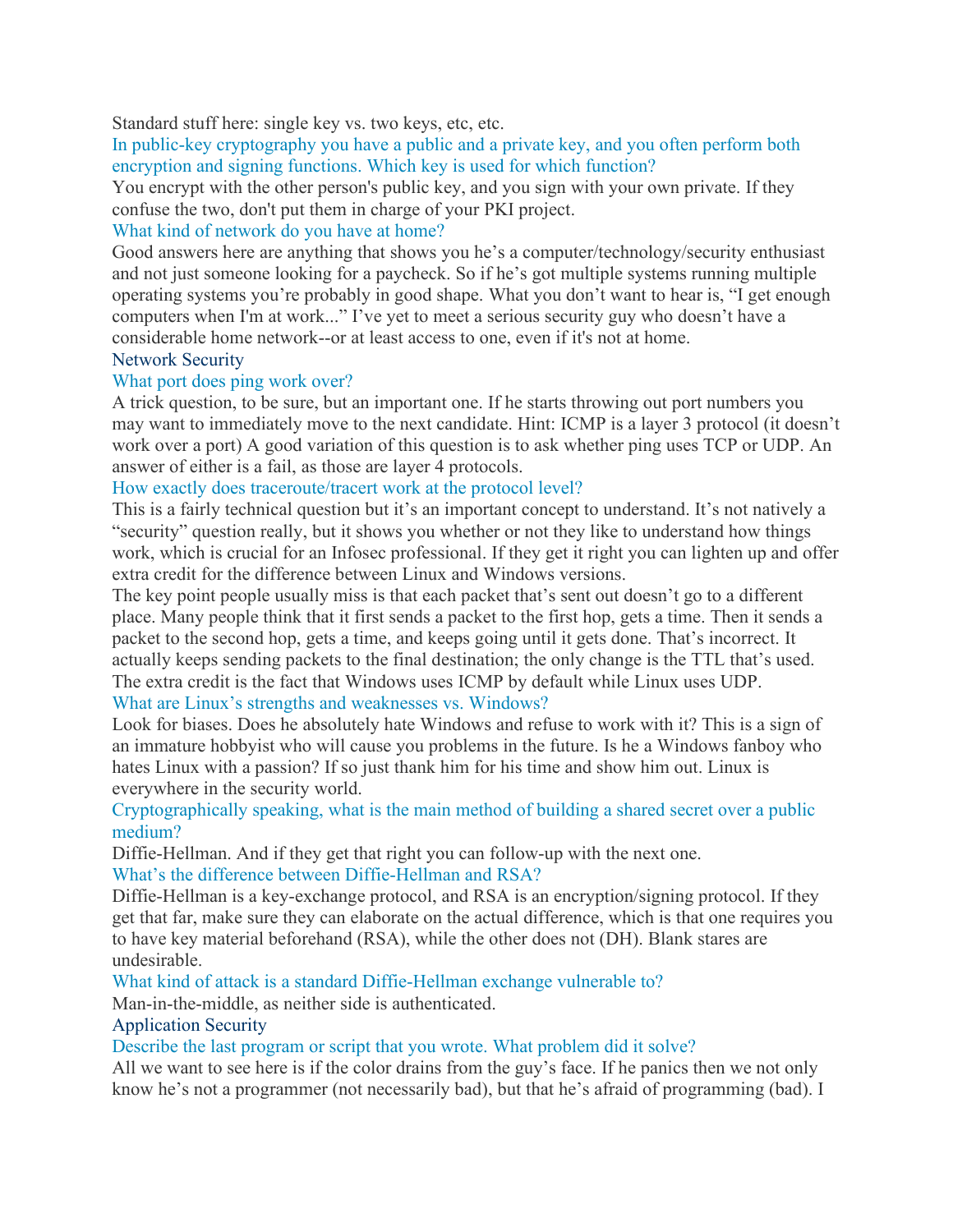know it's controversial, but I think that any high-level security guy needs some programming skills. They don't need to be a God at it, but they need to understand the concepts and at least be able to muddle through some scripting when required.

# How would you implement a secure login field on a high traffic website where performance is a consideration?

We're looking for a basic understanding of the issue of wanting to serve the front page in HTTP, while needing to present the login form via HTTPs, and how they'd recommend doing that. A key piece of the answer should center around avoidance of the MiTM threat posed by pure HTTP. Blank stares here mean that they've never seen or heard of this problem, which means they're not likely to be anything near pro level.

# What is Cross-Site Request Forgery?

Not knowing this is more forgivable than not knowing what XSS is, but only for junior positions. Desired answer: when an attacker gets a victim's browser to make requests, ideally with their credentials included, without their knowing. A solid example of this is when an IMG tag points to a URL associated with an action, e.g. http://foo.com/logout/. A victim just loading that page could potentially get logged out from foo.com, and their browser would have made the action, not them (since browsers load all IMG tags automatically).

# How does one defend against CSRF?

Nonces required by the server for each page or each request is an accepted, albeit not foolproof, method. Again, we're looking for recognition and basic understanding here--not a full, expert level dissertation on the subject. Adjust expectations according to the position you're hiring for. If you were a site administrator looking for incoming CSRF attacks, what would you look for?

This is a fun one, as it requires them to set some ground rules. Desired answers are things like, "Did we already implement nonces?", or, "That depends on whether we already have controls in place..." Undesired answers are things like checking referrer headers, or wild panic.

# What's the difference between HTTP and HTML?

Obviously the answer is that one is the networking/application protocol and the other is the markup language, but again, the main thing you're looking for is for him not to panic. How does HTTP handle state?

It doesn't, of course. Not natively. Good answers are things like "cookies", but the best answer is that cookies are a hack to make up for the fact that HTTP doesn't do it itself. What exactly is Cross Site Scripting?

You'd be amazed at how many security people don't know even the basics of this immensely important topic. We're looking for them to say anything regarding an attacker getting a victim to run script content (usually JavaScript) within their browser.

# What's the difference between stored and reflected XSS?

Stored is on a static page or pulled from a database and displayed to the user directly. Reflected comes from the user in the form of a request (usually constructed by an attacker), and then gets run in the victim's browser when the results are returned from the site.

# What are the common defenses against XSS?

Input Validation/Output Sanitization, with focus on the latter. Corporate/Risk

# What's the goal of information security within an organization?

This is a big one. What I look for is one of two approaches; the first is the über-lockdown approach, i.e. "To control access to information as much as possible, sir!" While admirable, this again shows a bit of immaturity. Not really in a bad way, just not quite what I'm looking for. A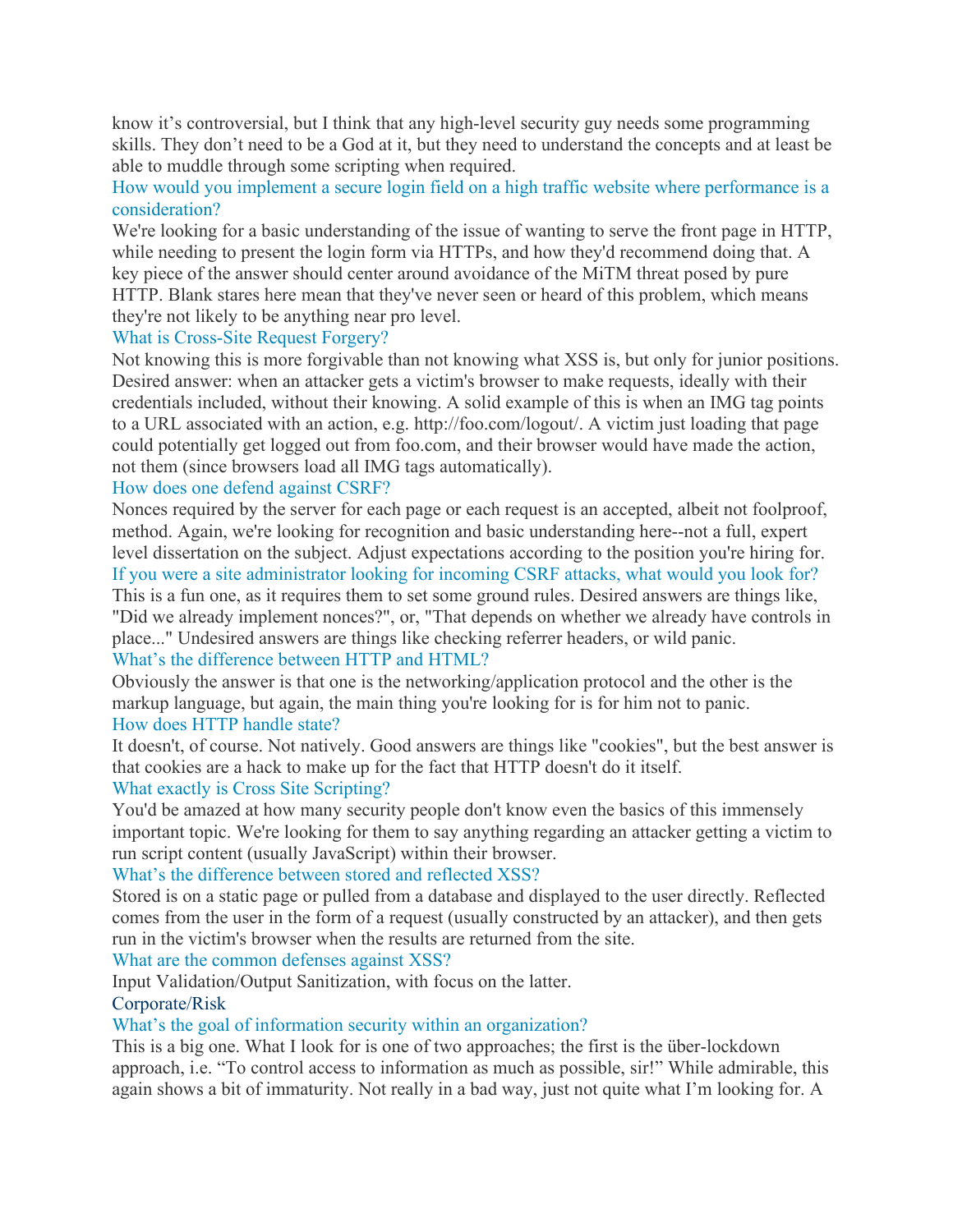much better answer in my view is something along the lines of, "To help the organization succeed. "This type of response shows that the individual understands that business is there to make money, and that we are there to help them do that. It is this sort of perspective that I think represents the highest level of security understanding—-a realization that security is there for the company and not the other way around.

### What's the difference between a threat, vulnerability, and a risk?

As weak as the CISSP is as a security certification it does teach some good concepts. Knowing basics like risk, vulnerability, threat, exposure, etc. (and being able to differentiate them) is important for a security professional. Ask as many of these as you'd like, but keep in mind that there are a few differing schools on this. Just look for solid answers that are self-consistent. If you were to start a job as head engineer or CSO at a Fortune 500 company due to the previous guy being fired for incompetence, what would your priorities be? [Imagine you start on day one with no knowledge of the environment]

We don't need a list here; we're looking for the basics. Where is the important data? Who interacts with it? Network diagrams. Visibility touch points. Ingress and egress filtering. Previous vulnerability assessments. What's being logged an audited? Etc. The key is to see that they could quickly prioritize, in just a few seconds, what would be the most important things to learn in an unknown situation.

### As a corporate Information Security professional, what's more important to focus on: threats or vulnerabilities?

This one is opinion-based, and we all have opinions. Focus on the quality of the argument put forth rather than whether or not they they chose the same as you, necessarily. My answer to this is that vulnerabilities should usually be the main focus since we in the corporate world usually have little control over the threats.

Another way to take that, however, is to say that the threats (in terms of vectors) will always remain the same, and that the vulnerabilities we are fixing are only the known ones. Therefore we should be applying defense-in-depth based on threat modeling in addition to just keeping ourselves up to date.

Both are true, of course; the key is to hear what they have to say on the matter. Advanced

# If I'm on my laptop, here inside my company, and I have just plugged in my network cable. How many packets must leave my NIC in order to complete a traceroute to twitter.com?

The key here is that they need to factor in all layers: Ethernet, IP, DNS, ICMP/UDP, etc. And they need to consider round-trip times. What you're looking for is a realization that this is the way to approach it, and an attempt to knock it out. A bad answer is the look of WTF on the fact of the interviewee.

### How would you build the ultimate botnet?

Answers here can vary widely; you want to see them cover the basics: encryption, DNS rotation, the use of common protocols, obscuring the heartbeat, the mechanism for providing updates, etc. Again, poor answers are things like, "I don't make them; I stop them."

### Scenario Role-Play

For special situations you may want to do the ultimate interview question type. This is a roleplayed scenario, where the candidate is a consultant and you control the environment. I had one of these during an interview and it was quite valuable.

So you tell them, for example, that they've been called in to help a client who's received a call from their ISP stating that one or more computers on their network have been compromised. And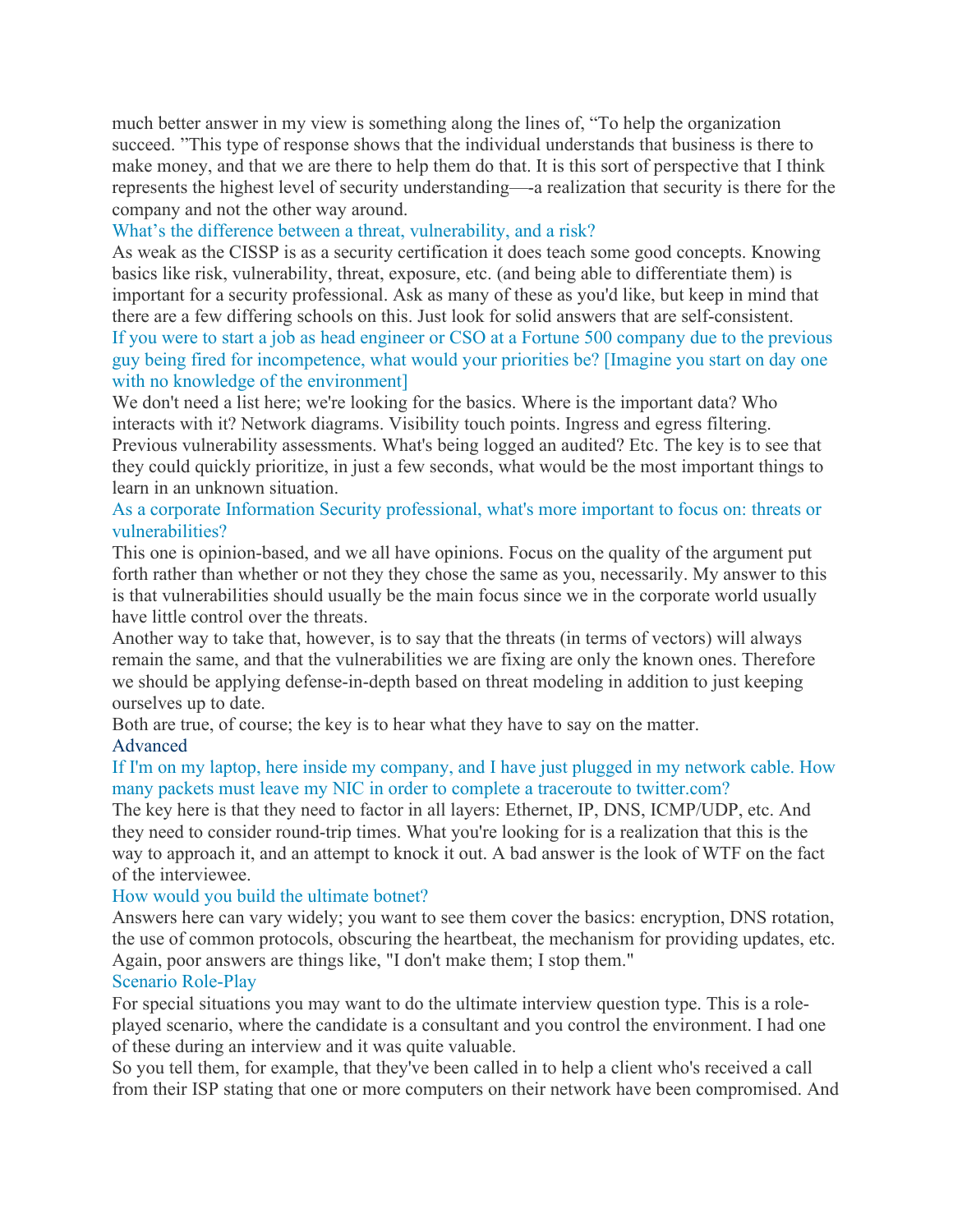it's their job to fix it. They are now at the client site and are free to talk to you as the client (interviewing them), or to ask you as the controller of the environment, e.g. "I sniff the external connection using tcpdump on port 80. Do I see any connections to IP 8.8.8.8." And you can then say yes or no, etc.

From there they continue to troubleshooting/investigating until they solve the problem or you discontinue the exercise due to frustration or pity.

### [http://www.danielmiessler.com/study/infosec\\_interview\\_questions/](http://www.danielmiessler.com/study/infosec_interview_questions/)

### **Category I: General Security Concepts / Network Security / OS Security**

1) Is there any difference between Information Security and IT Security? If yes, please explain the difference. **Ans**- Yes. Information Security and IT Security are both different terms often used interchangeably. IT Security focuses on purely technical controls (like implementing antivirus, firewall, hardening systems etc) while Information Security is more wider term which implies securing "information" as an asset be it in any form. (ex shredding of paper documents to prevent dumpster driving etc). So IT security can be considered as a subset of Information Security.

2) What is the difference between Encoding, Encryption and Hashing?

**Ans**- At a very high level, all these 3 terms might appear to be similar and people often confuse between them. But each of the technique is distinct and has different use case. The purpose of *encoding* is to transform data so that it can be properly (and safely) consumed by a different type of system, e.g. binary data being sent over email, or viewing special characters on a web page. The goal is **not** to keep information secret, but rather to ensure that it's able to be properly consumed. It does not require a key as the only thing required to decode it is the algorithm that was used to encode it. Examples: [ASCII](http://www.asciitable.com/), [Unicode](http://danielmiessler.com/study/encoding/#unicode), URL [Encoding](http://www.eskimo.com/%7Ebloo/indexdot/html/topics/urlencoding.htm), [Base64.](http://en.wikipedia.org/wiki/Base64) The purpose of *encryption* is to transform data in order to keep it secret from others. It uses a key, which is kept secret, in conjunction with the plaintext and the algorithm, in order to perform the encryption operation. Examples: [AES](http://www.aes.org/), [Blowfish](http://www.blowfishsushi.com/), [RSA](http://www.rsa.com/). The purpose of *hashing* is to take arbitrary input and produce a fixed-length string that has the following attributes:

- 1. The same input will always produce the same output.
- 2. Multiple disparate inputs should not produce the same output.
- 3. It should not be possible to go from the output to the input.
- 4. Any modification of a given input should result in drastic change to the hash.

Examples- MD5, SHA1, SHA2 etc. Hashing is often used in computer forensics to verify integrity of the digital evidence.

3) What is the difference between proxy, firewall, IDS and IPS?

A **proxy server** is a server (a computer system or an application) that acts as an intermediary for requests from clients seeking resources from other servers. A client connects to the proxy server, requesting some service, such as a file, connection, web page, or other resource available from a different server and the proxy server evaluates the request as a way to simplify and control its complexity. Firewall is basically meant for network traffic control/filtering mainly at layer-3. It allows/denies packets and connections based on certain pre-defined rules. IDS- Intrusion Detection System is an application which tries to detect intrusion attempts based on attack signature database it has. IPS- Intrusion Prevention System detects the intrusion (like IDS) and goes one step ahead to prevent it as well. It simply drops the packet it thinks suspicious (based on rules)

- Examples:
- 1. proxy Squid
- 2. Firewall- IPTables, CISCO Pix, ZoneAlarm
- 3. IDS- SNORT
- 4. IPS- IBM Proventia
	- 4) How does asymmetric encryption work?
	- 5) How does SSL work?
	- 6) What is port scanning? What are the countermeasures to prevent it?
	- 7) What is Man in Middle attack? Can it be prevented?
	- 8) What is the difference between false positive and false negative?
	- 9) Explain the term 'Defense in depth'.
	- 10) What do you mean by stateful inspection by a firewall?

11) What is DMZ? Which systems should be placed in DMZ? What are common security precautions for DMZ systems?

- 12) What is DLP? How does it work?
- 13) In what scenario, AD authentication should be used?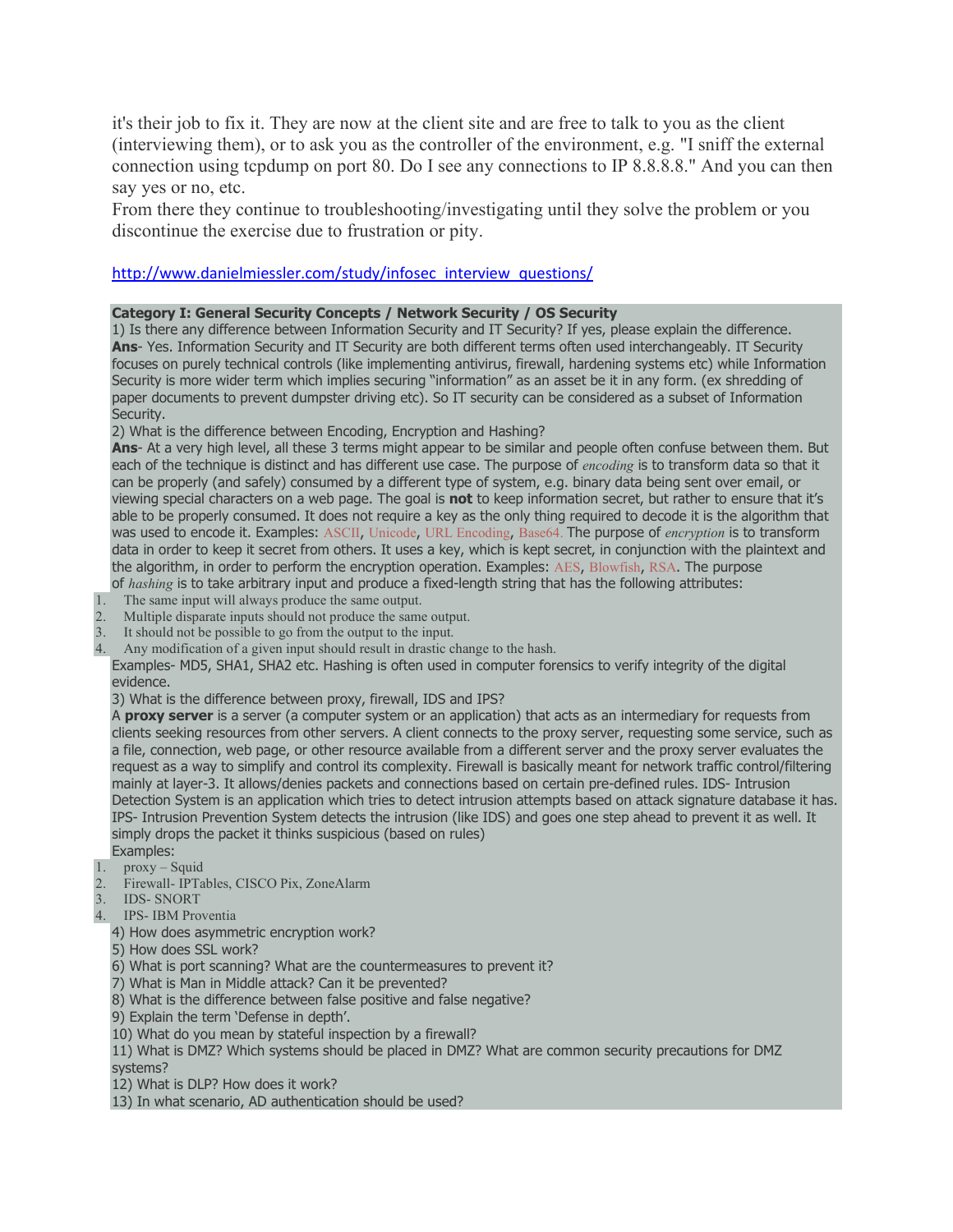14) Is SSH completely secured? If not, can it be hardened more?

15) What is Virtualization? What are the security risks in it?

16) What do you mean by 'BYOD' ? Explain security concerns related with it.

17) What are the different layers of OSI model? Can you list 1 vulnerability corresponding to each of the OSI layer? 18) What are honeypots?

19) Tell about any of the major security incident that happened recently.

20) How do you keep yourself updated with latest trends in Information Security?

21) Which OS do you feel is more secure? Linux or Windows?

22) Explain in brief, Multi Factor authentication.

23) Explain in short how Kerberos works.

24) How to harden a Windows Machine?

25) How to harden a Linux Machine?

26) How can you prevent DOS/DDOS attack?

27) What is a 0-Day Vulnerability? Can it be prevented?

28) What is the biggest difference between Windows OS and Linux OS?

29) Can an IDS be used to prevent intrusions? (Ans is yes, ex- SNORT, one of the open source IDS if configured in in-line mode in conjunction with IPTables, it can act as IPS)

30) Explain any type of Wi-Fi Attack and how to prevent it.

31) What is SIEM? Why it is useful?

32) What is rainbow attack? Is there a way to prevent it?

33) Explain the difference between hub, switch and router.

34) What do you mean by reverse shell in Linux?

35) Explain file ACL's (permissions) in Linux. What is the use of sticky bit?

36) What is NAT and PAT? Explain difference between them and how do they work.

37) Comment on security concerns in Cloud Computing.

38) What is the use of 'salt' in reference to passwords? Are there any limitations of using it?

39) What is single sign-on? What are security risks with it?

### **Category II: VA/PT**

1) What is the difference between Vulnerability Assessment and Penetration Testing? Which one needs to be performed first?

2) What are the steps to perform VA/PT?

3) What precautions are required to be taken while performing VA/PT?

4) With whom would you share the findings of VA/PT and how would you convey the risk of the findings effectively

so that mitigation can be initiated immediately?

5) What tools do you normally use for VA and PT? Which tool you find the best and why?

6) What all should be included in report of VA/PT assessment?

7) Is it possible to hack into a system without using any tool? If yes, how would you do it? (Manually?)

8) How can you identify whether a remote machine is a Windows Machine or Linux Machine?

9) What is the difference between active and passive information gathering? (give 1 example of each)

10) How does sniffing works? Explain how can you sniff into a network. Can sniffing attack be prevented and how?

11) What would you do if nmap port scans are blocked by network security administrator? How would you gather

host information in such case?

12) What are the different components of metasploit? Explain client side exploits/attacks.

### **Category III: Web Application Security**

1) Why is Web Application Security Important?

2) "Making the website HTTPS would make it secure" share your comments on this.

3) What are cookies? What security threat do they pose?

4) What is SQL Injection attack? What are its types?

5) What are the ways to prevent SQL Injection?

6) What is XSS attack? What are its types?

7) What are the ways to prevent XSS attacks?

8) What is CSRF? How to prevent it?

9) What are the top 5 Web Application Vulnerabilities you know?

10) Explain any case wherein you found some critical web application vulnerability and you also provided solution to fix the same.

11) How would you mitigate vulnerabilities in a legacy application where much of code change is not feasible?

12) What tools do you use for performing Web Application security testing?

13) How do you test security for web services?

14) What is the difference between White Box Application Security testing and Blackbox Application Security testing?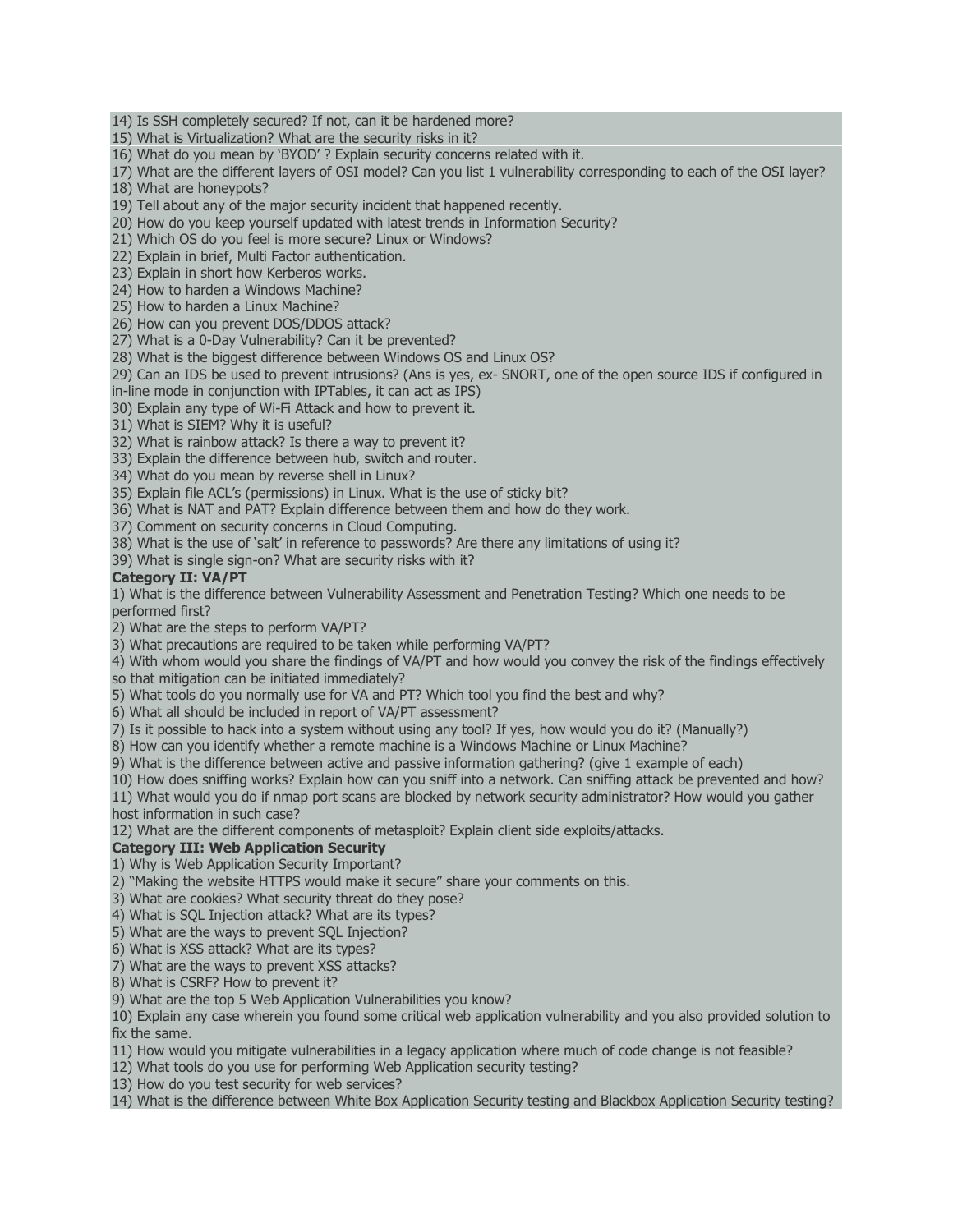15) Do you have hands on knowledge of source code review? Give any example of vulnerability/bug you found during source code review. 16) What standards do you refer for Web Application Security and related vulnerabilities? 17) What are the most important steps you would recommend to secure your new web server? 18) Will L-3 firewall be useful in protecting the web application against common attacks? If yes, then to what extent? 19) What is Directory Listing? What is its impact? How to prevent it? 20) Can you explain any 2 vulnerabilities occurring due to poor session management? 21) Where should be the Web Server and Database server placed in network for optimal security? 21) Is there any risk when conducting Application Security testing on production instance? 22) How would you investigate or trace any security incident which occurred due to exploitation of some vulnerability in your web application? 23) Please explain how would you test a mobile application for security vulnerabilities? 24) Explain about Database Security. What are common controls for securing Databases.

25) How would you convince the developer to fix the vulnerabilities you found in the Web Application?

26) How does HTTP handles state?

### **Category IV: Risk Management/ Compliance/ Security Frameworks**

1) What is Risk Assessment and Risk Management? Are they same?

2) What are the standards available for Risk Management?

3) What are the types of Risks?

4) What are the possible ways to treat the risk?

5) What is the difference between threat, vulnerability , exploit and risk?

5) What is residual risk? Can it be eliminated?

6) What is ISO 27001? Why an organization should adopt it?

7) What is the difference between ISO 27001 and ISO 27002?

8) What is PCI-DSS? Is there any similarity between PCI-DSS and ISO27001?

9) What type of organizations are required to be compliant with PCI-DSS?

10) What is the difference between a standard, policy, procedure?

11) What would you do to make security program / initiative successful in the organization?

12) How would you convince the senior management to invest in certain security initiative?

13) How much would you ideally spend on securing a Windows Server? (This is a very generic question, but would

really test whether the candidate is clear with the basics like asset value, impact analysis etc)

14) What is the difference between technical controls and procedural controls? (give 1 example of each)

15) Explain high level steps for initiating and implementing ISO27001.

### **Category V: Strategic / Scenario Based Questions**

1) Please comment: Which one would be more securely built? Open Source software or Commercial/Proprietary software?

2) Whom do you get inspired from in the field of Information Security?

3) How many packets would travel from a laptop if a user initiates a traceroute to facebook.com?

4) Consider a scenario, the network has become extremely slow, there are many escalations coming to service desk, what would you do a as security professional? Do you see a possibility of any security threat in this? How would you face this situation?

5) Suppose business team wants to launch an application or urgent basis, but you know its vulnerable to some critical attacks, what would you do in such case? Should business requirement be given priority or security should be the priority?

6) What are the latest trends in Information Security?

7) Is Internet Banking really safe and secure? What are your views on this?

8) Where do you see yourself (in which role/position) after 3-4 years?

9) Should social networking websites (like facebook) be allowed or blocked? Justify with proper reason.

10) Anonymous hackers are hacking into some critical infrastructure around the world. Can you comment on how would they be doing this?

11) Have you heard about stuxnet? Explain your views on it and how could it have been prevented?

### **Category VI: Computer Forensics/Laws**

1) What do you mean by checksum? What are the popular algorithms for calculating checksums? What is its significance in computer forensics?

2) Describe steganography, its types and how to detect it?

3) What do you mean by file carving?

4) What is meant by bit stream image? Why it is important in forensics?

5) What is swap space? What is its relevance in forensics? What is page file?

6) Explain high level steps for seizing a live computer system.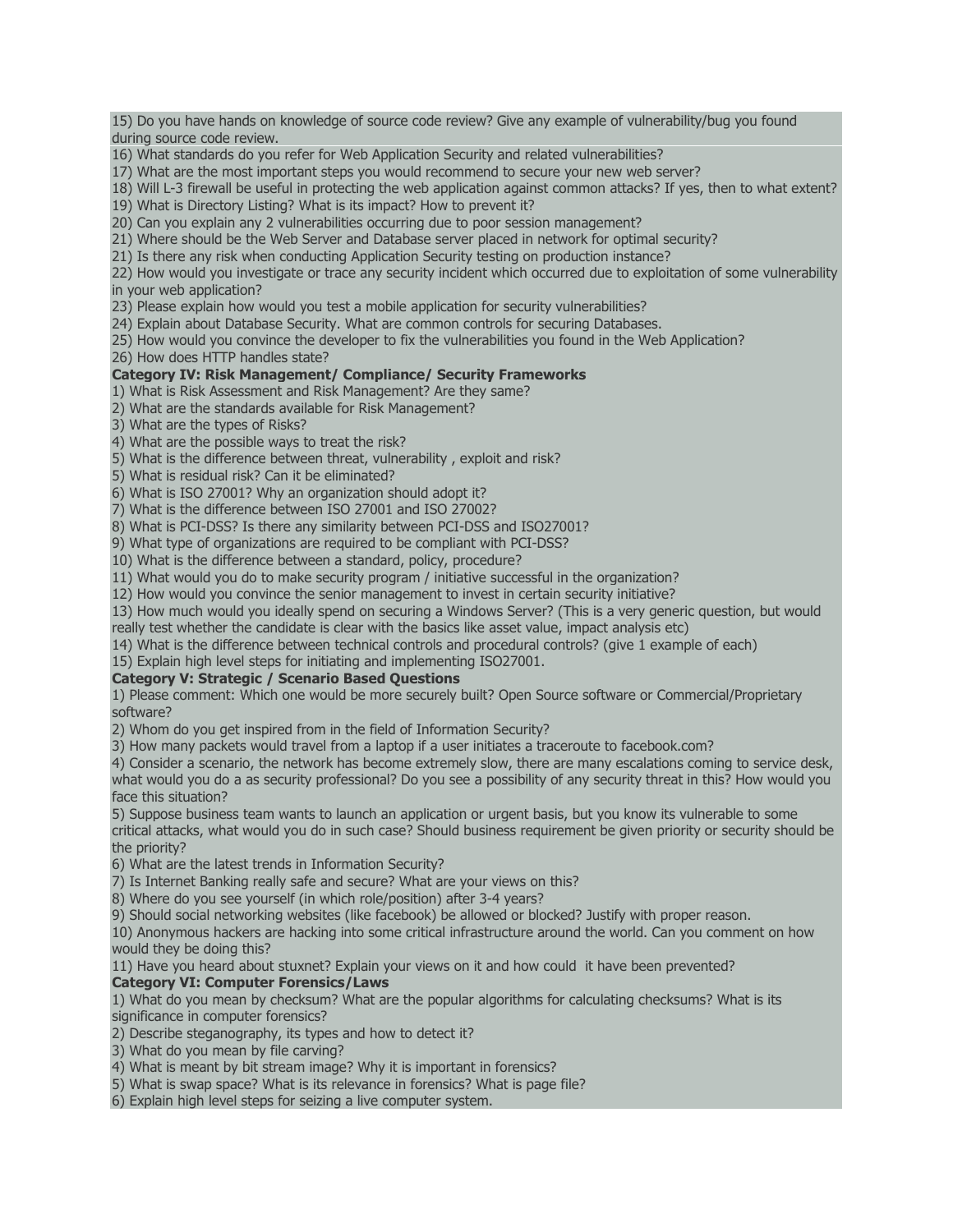- 7) What are the main challenges in computer forensics?
- 8) What is file shredding?
- 9) Can data be recovered after shredding is performed?
- 10) What are the famous tools used in computer forensics?
- 11) What hardware is necessary for performing computer forensics?
- 12) What care should be taken while packaging the seized evidence?
- 13) What is slack space?
- 14) List few situations wherein lost data cannot be recovered.
- 15) How would you traced a spoofed email sent from spoofed IP address?

#### <http://sagarr525.wordpress.com/2013/05/08/information-security-interview-questions/>

#### **Security Interview Question 1: What is your vision for our security organization?**

"The vision thing," as the first President Bush once termed it, is hugely important in selecting a CSO. The company's executives will have their own vision of what a CSO should be and what he should be able to do for the company, and they'll expect you to have one too. They want to know that you have experience with their particular security issues, that you can craft a plan for where security should be in their enterprise—and how you are going to get it there. "In my case, I had a very complete job description written for them and had brainstormed what I thought a CSO should be able to provide them," says Robert Champion, CSO of WGL Holdings, which owns Washington Gas. CSO candidates should try to learn as much as possible about the company and position, and be prepared to discuss ideas and [strategies](http://www.csoonline.com/article/220900/www.csoonline.com/article/220459) that match an employer's goals.

#### **Security Interview Question 2: How will you fit in with our corporate culture?**

The CSO's role at IBM or GE and that same position at Google or Yahoo are worlds apart. Every company that you interview with wants to know whether you can work comfortably with its corporate personality. Before your interview, talk to employees and, if possible, walk the halls. Is this a straitlaced crew, or will you need reserves of flexibility in order to fit in?

When Champion took a walk through the facility after his interview, he compared what he saw with what he had heard during his conversations with executives. "I was able to get a sense of the level of energy, the diversity picture and the material condition of the facilities," he says. "A little attention to detail will also tell you about the security culture. Do people [wear](http://www.csoonline.com/article/221293/The_Problem_with_Employee_Badges_As_a_Security_Mechanism) their IDs? Are doors propped open? Do strangers get challenged? Can unattended PCs be accessed?" The answers will help you make a career judgment.

### **Security Interview Question 3: Do you work well with others?**

Hopefully the answer is "Yes!" During the interview process, it's likely that you'll meet with a variety of line-of-business executives from HR, legal, finance, IT and so on. Each will want to assess whether you are going to be a partner or a stumbling block to his goals. They're not looking for a pushover (hopefully), but if the company is a collaborative environment, they want to know that you can play in that sandbox. Have examples ready of projects where you have successfully partnered in the past. And talk to these folks about their responsibilities and security concerns in their own language rather than using technical jargon. "They don't have experience in information security, and these executives are tired of talking to security people that can't talk in business terms," says Sharon O'Bryan, former CISO at ABN Amro and now president of O'Bryan Advisory Services.

O'Bryan also suggests that candidates underscore their business fluency by asking non-IT executives questions about business operations during the interview, such as: What business transactions and processes are key profit generators? How has the company used technology risk management capabilities to reduce operational risk management costs?

#### **Security Interview Question 4: What do you think about security [convergence](http://www.csoonline.com/article/220900/www.csoonline.com/article/220278) and its effect on our company?**

xecutives may not use the word convergence, but you can bet they have heard about or have thought about the movement that security is making toward being part of a larger risk management strategy. It is likely that they will try to suss out your perspective and experience in this area at some point during the interview. "You need to be prepared to discuss convergence, what the pros and cons are, and what your vision is for how to get there," says Champion. *Editor's note: For update views on convergence, read 2011's From [convergence](http://www.csoonline.com/article/663970/from-convergence-to-erm) to Enterprise Risk [Management](http://www.csoonline.com/article/663970/from-convergence-to-erm) and Risk's rewards: [Organizational](http://www.csoonline.com/article/682961/risk-s-rewards-organizational-models-for-erm) models for ERM*

#### **Security Interview Question 5: How do you sell security to other executives?**

Good sales and leadership skills are critically important. After all, what good is all that vision and experience if you can't persuade others to your way of thinking? Veteran security executive Pamela Fusco, an adviser to the Information Systems Security Association, has often been asked to make a sales pitch for a particular business case